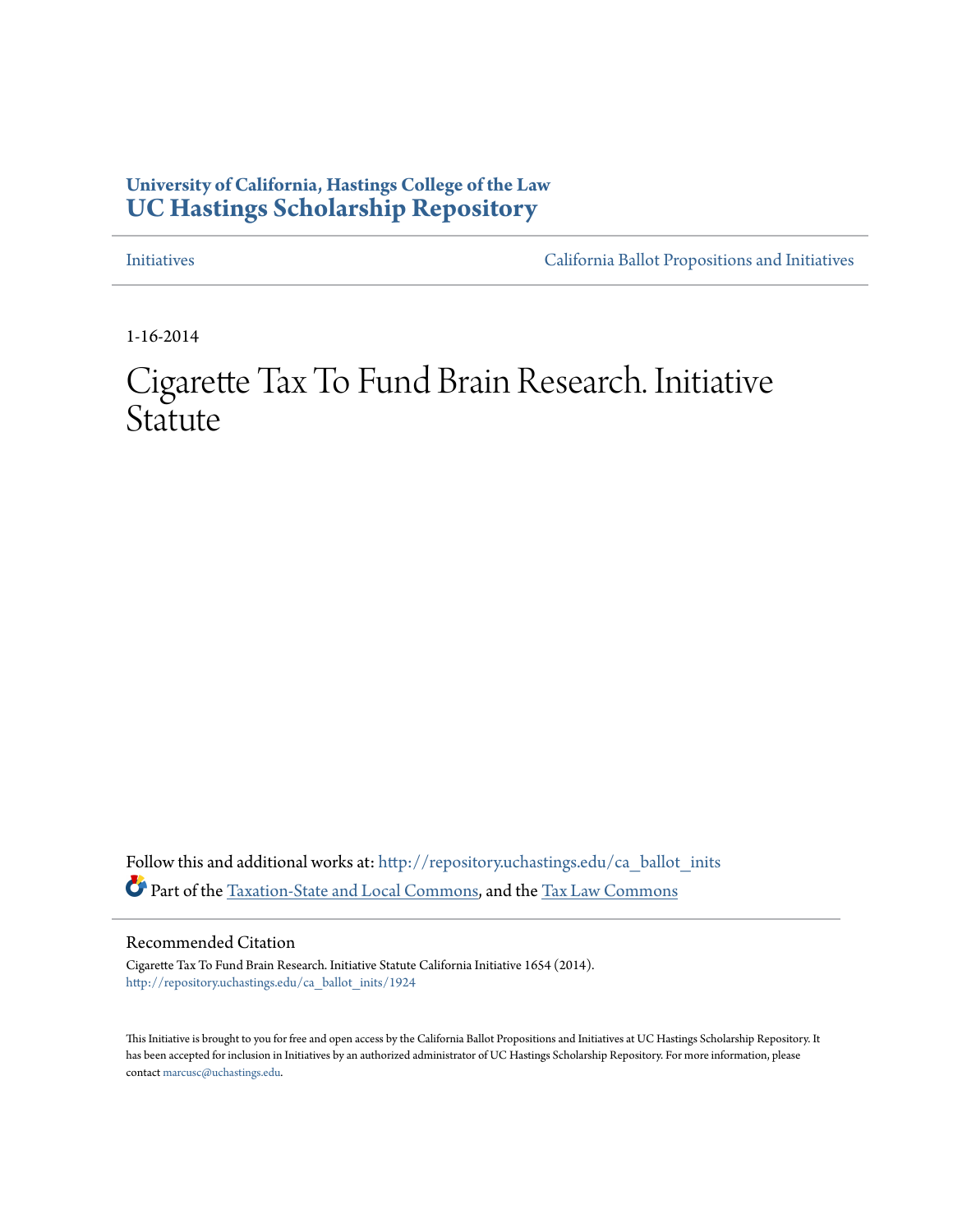**14-0005** 

## January  $\left|4\right|$ , 2014

#### **VIAFEDEX**

Office of the Attorney General State of California Attention: Ashley Johansson, Initiative Coordinator 13 00 I Street Sacramento, California 95814

**JAN** 15 2014

INITIATIVE COORDINATO<sup>-</sup> ATTORNEY GENERAL'S OF

Re: Request for Title and Summary of Proposed Initiative California Brain Research and Tobacco Tax Act of 2014 Initiative Version 2

Dear Ms. Johansson:

Pursuant to Section 10(d) of Article II of the California Constitution, and Section 9001 of the California Elections Code, I am submitting Version 2 of a proposed statewide statutory initiative measure, entitled the "California Brain Research and Tobacco Tax Act of 2014," and requesting that your office prepare a title and summary of the measure as provided by law.

I have enclosed  $(1)$  the text of Version 2 of the proposed measure,  $(2)$  a check in the amount of\$200.00 as required by Section 9001(c) of the Elections Code, and (3) the signed statement required by Sections 9001(b) and 9608 of the Elections Code, after which is set forth the address at which I am registered to vote.

Should you have any questions or require additional information, please do not hesitate to contact me.

Thank you for your attention to this matter.

P Paular

Frank P. Barbaro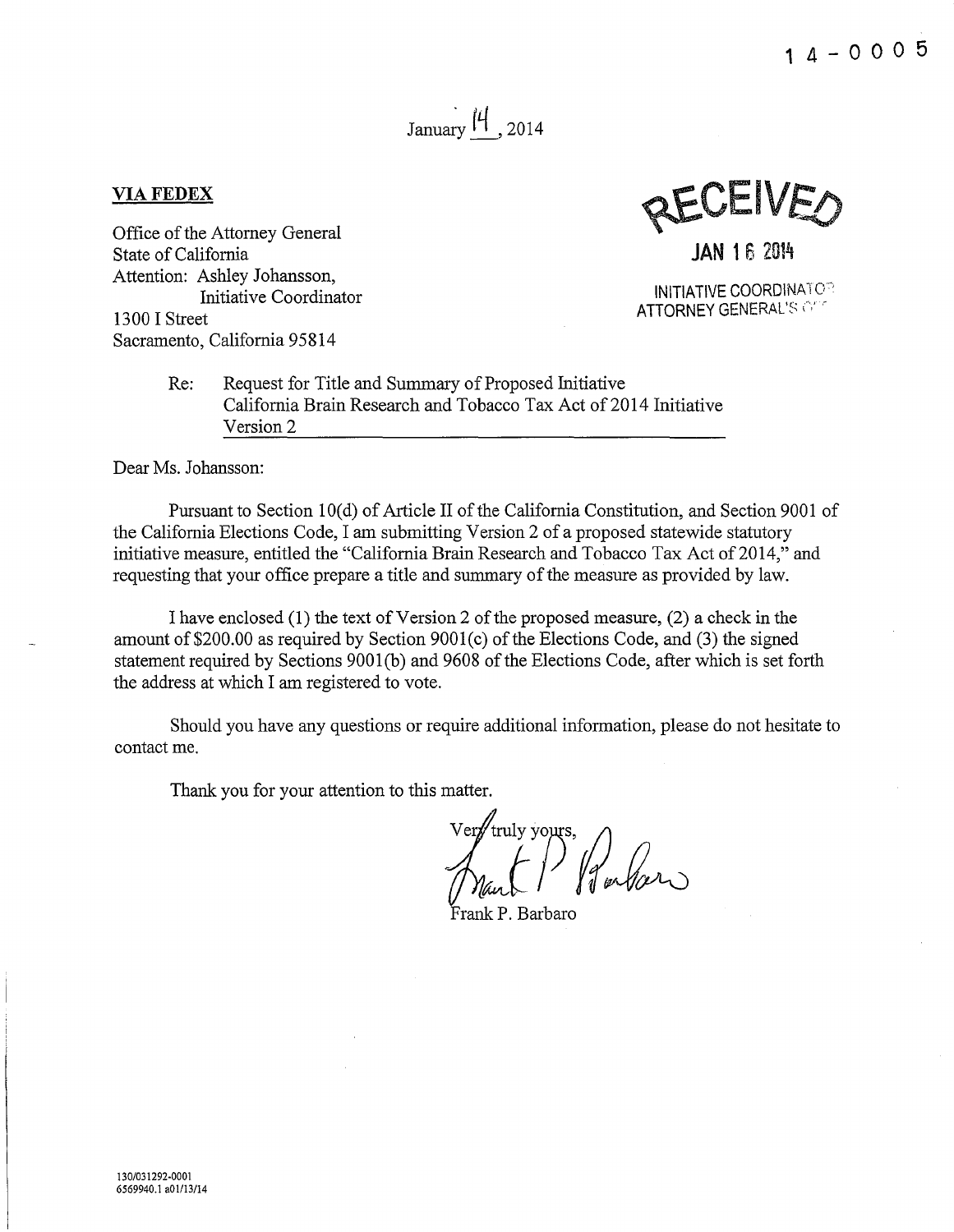### **Text of Proposed Law**

## **THE CALIFORNIA BRAIN RESEARCH AND TOBACCO TAX ACT OF 2014 STATUTORY AMENDMENT**

This initiative measure is submitted to the people in accordance with the provisions of Article II, Section 8 of the California Constitution.

This initiative adds provisions to the Health and Safety Code and the Revenue and Taxation Code. New provisions proposed to be added are printed in *italic type* to indicate they are new.

**SECTION 1. Title.** This measure shall be known and may be cited as the "California Brain Research and Tobacco Tax Act of 2014."

**SECTION 2. Findings and declarations.** The people of California find and declare as follows:

(a) There is a compelling need in California to find new treatments and cures for conditions and diseases that affect the brain and central nervous system.

(b) California universities and research institutions lead the world in developing treatments and potential cures of known diseases, including cancer, Alzheimer's disease, Parkinson's disease, Huntington's disease, stroke, spinal cord injury, autism, schizophrenia, attention deficit hyperactivity disorder, post-traumatic stress disorder, and addiction to substances or behavior.

(c) California universities and research institutions are also engaged in cuttingedge science in brain mapping to advance the understanding of the structure and future of the human brain.

(d) Providing additional revenues to these California universities and research institutions will enhance their ability to make progress in all of these areas and provide job creating investment in California technology, science and biomedicine.

(e) Cigarette smoking and the use of other tobacco products has been determined to cause cancer in the brain and other organs.

(f) Cigarette smoking and the use of tobacco products has been linked to a wide range of other diseases and conditions that affect the brain and central nervous system, including Alzheimer's disease, dementia, and stroke.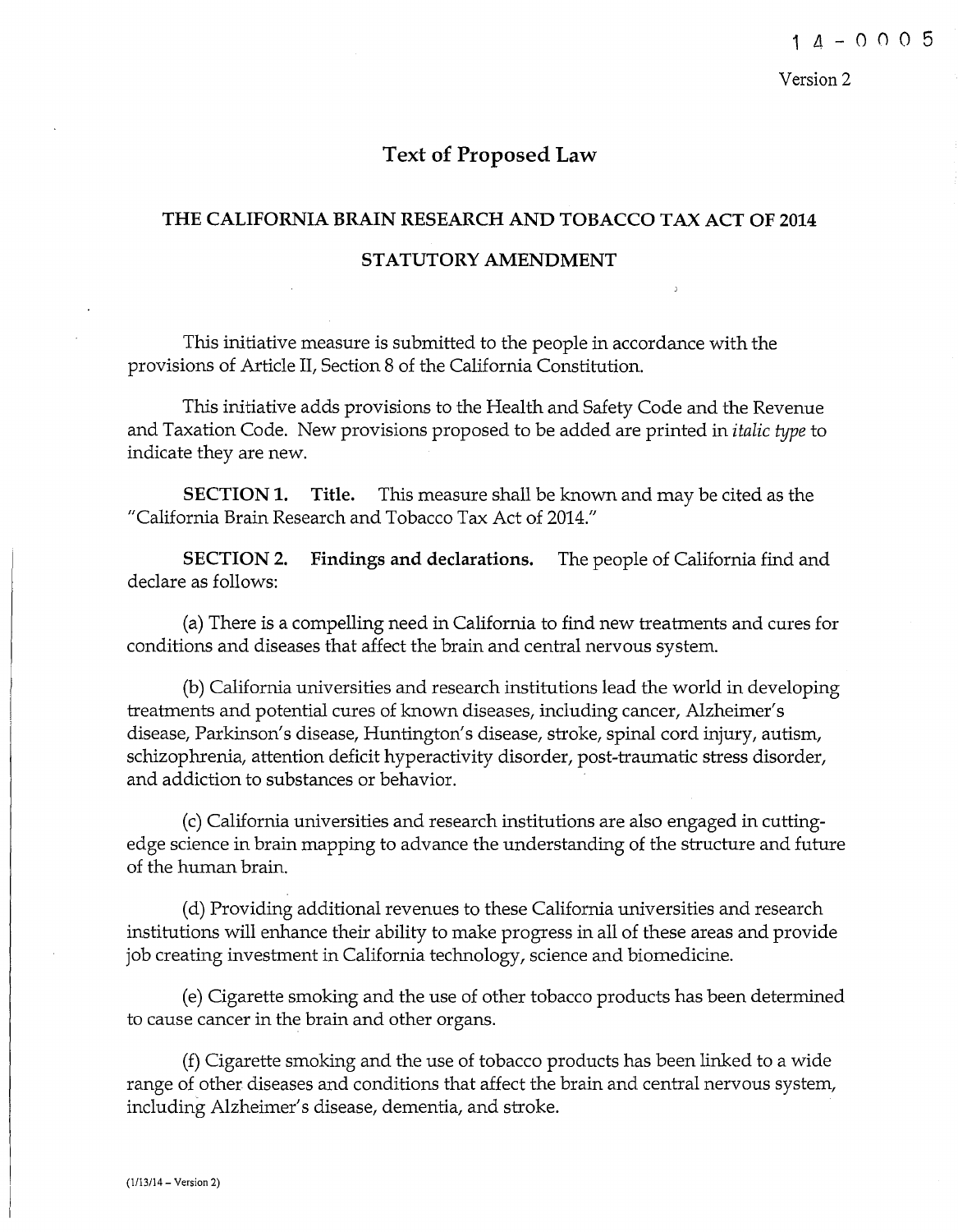(g) Cigarette smoking produces a rapid distribution of nicotine to the brain, which results in addiction. The California Brain Research and Tobacco Tax Act of 2014 will fund research and treatments into a wide range of brain disorders, including addiction to tobacco products and other substances.

(h) California taxes cigarettes at only \$0.87 per pack, and ranks 33rd among the states in tobacco tax rates, reflecting one of the lowest tobacco taxes in the United States.

(i) The California Legislature set the cigarette tax at \$0.12 per pack and has not raised it since 1994. California's voters have raised the cigarette tax through the initiative process twice- by \$0.25 per pack in 1988 (Proposition 99) and by \$0.50 per pack in 1998 (Proposition 10).

(j) In 1988, prior to the approval of Proposition 99, 23.7 percent of Californians smoked. As a result of the increased cigarette taxes and the anti-smoking education programs funded by Proposition 99 and Proposition 10 (in 1998), the percentage of Californians who smoke, as of 2010, was cut in half to under 12 percent.

(k) A recent study published in the New England Journal of Medicine states that the single most effective way to reduce smoking and the millions of deaths it causes is by dramatically raising the price of cigarettes. This is particularly important for reducing smoking among teenagers, as studies in the United States have shown that 90% of smokers started before they were 18 and the best way to reduce teenage smoking is to increase the cost of cigarettes.

(1) An increase in the tobacco tax will have an immediate effect on reducing smoking and is the most appropriate mechanism to fund services to prevent tobacco use, help people quit smoking and discourage many people from taking up smoking. These beneficial impacts are greatest among the young and the poor.

**SECTION 3. Purpose and intent.** It is the intent of the people of California in enacting this measure to increase the tax on cigarettes and tobacco products to fund the following:

(a) Grants and loans for biomedical, epidemiological, behavioral, health services, and other research in California to enhance the state of medical knowledge regarding the prevention, early detection, treatments, complementary treatments, rehabilitation and potential cures of brain disorders, diseases and dysfunctional conditions and diseases and dysfunctional conditions of the central nervous system, including, but not limited to, Alzheimer's disease, dementia, Parkinson's disease, Huntington's disease, stroke, spinal cord injury, cancer, autism, schizophrenia, attention deficit hyperactivity disorder, post-traumatic stress disorder and addiction to substances or behavior.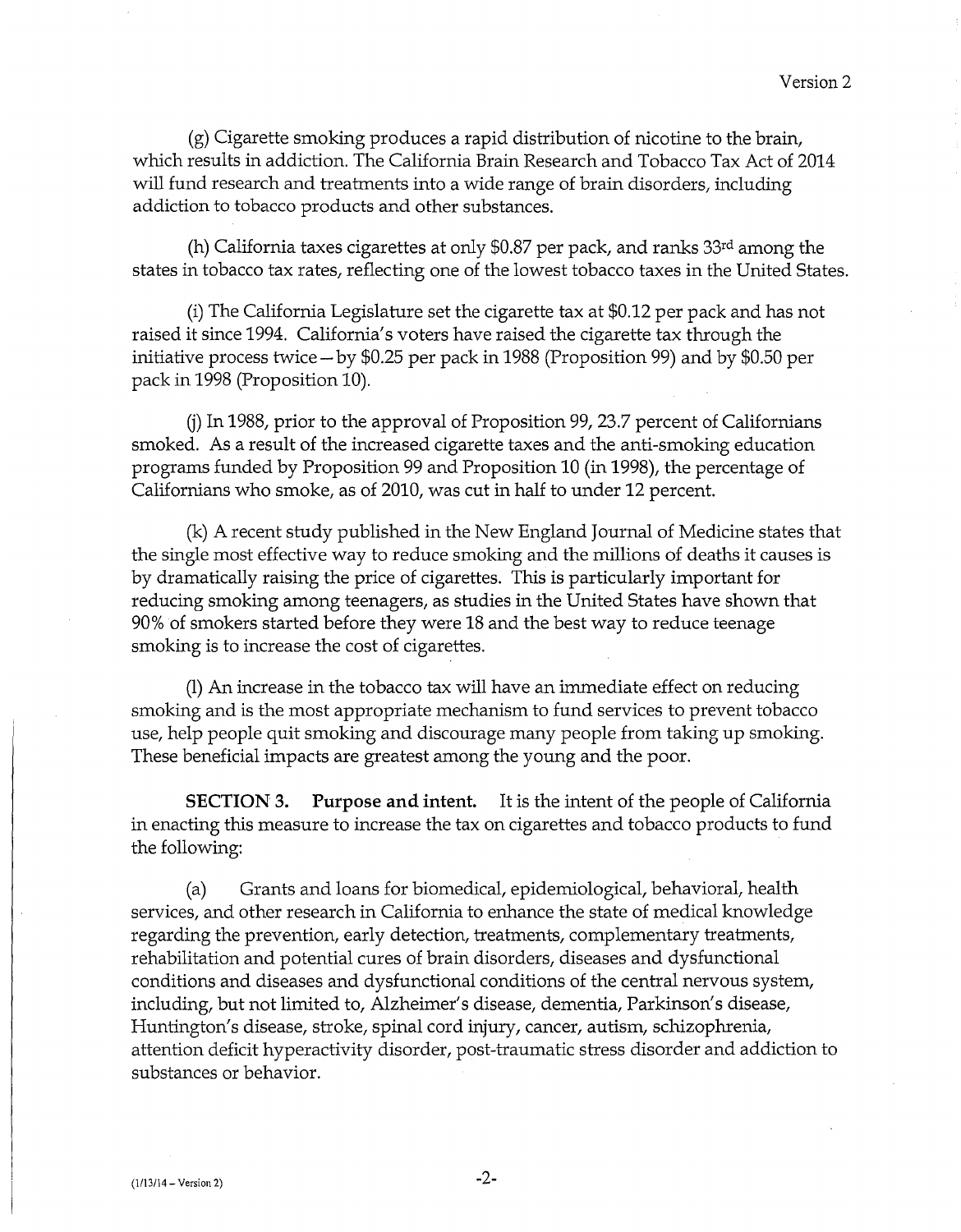(b) Creation, staffing and equipping of California research facilities engaged in neurotechnological, biomedical, epidemiological, behavioral, health services, and other research whose primary focus is to identify and refine promising prevention, early detection, treatments, complementary treatments, rehabilitation and potential cures of brain disorders, diseases and dysfunctional conditions.

**SECTION 4. California Brain Research and Tobacco Tax Act of 2014.**  Division 108.5 (commencing with Section 130160) is added to the Health and Safety Code to read in its entirety as follows:

*Division 108.5. California Brain Research and Tobacco Tax Act of2014* 

*130160. This division shall be known and may be cited as the "California Brain Research and Tobacco Tax Act of2014."* 

*130161. There is hereby created a program in the state for the purposes of funding the activities described in Section 130162 to promote, support and improve brain research. The programs authorized by this act shall be administered by the California Brain Research Citizen's Oversight Committee.* 

*130162. The California Brain Research Trust Fund is hereby created in the State Treasury.* 

*(a) The California Brain Research Trust Fund shall consist of moneys collected pursuant to the taxes imposed by Section 30132.2 of the Revenue and Taxation Code.* 

(b) *The California Brain Research Trust Fund and all funds, subfunds or subaccounts of that fund are trust funds established solely to carry out the purposes of this act. Funds deposited into the California Brain Research Trust Fund are hereby continuously appropriated for the purposes of this act without regard to fiscal year, and shall not be subject to appropriation, reversion or transfer by the Legislature, the Governor or the Director of Finance for any other purposes and may not be loaned to the General Fund, or any other fund, for any purpose.* 

*(c) Funds deposited in the California Brain Research Trust Account may be placed in the Pooled Money Investment account for investment only, and interest earned shall be credited to the fund and deposited, apportioned and expended only in accordance with the provisions of this act and its purposes.* 

*(d) All costs to implement this act shall be paid from moneys deposited in the California Brain Research Trust Fund.* 

*(e) Revenue deposited into the California Brain Research Trust Fund shall be allocated and appropriated as follows:* 

*(1) 80 percent shall be deposited in a Research Subfund for the purposes of grants and loans to support research in California into brain mapping and into the identification, causes,*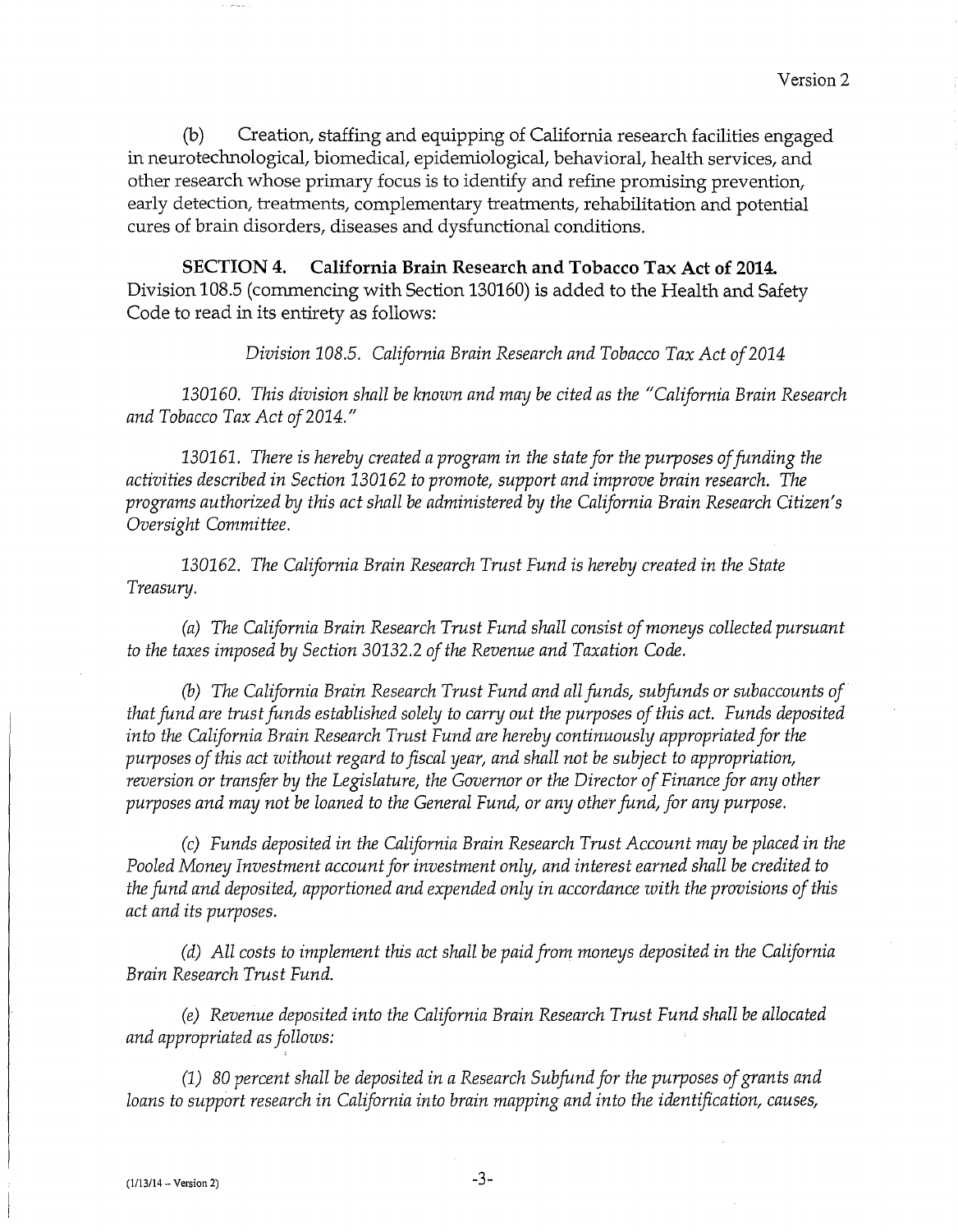*prevention, early detection, treatments, repair, rehabilitation and potential cures ofbrain disorders, diseases and dysfunctional conditions and diseases and dysfunctional conditions of the central nervous system, including, but not limited to, Alzheimer's disease, dementia, Parkinson's disease, Huntington's disease, stroke, spinal cord injury, cancer, autism, schizophrenia, attention deficit hyperactivity disorder, post-traumatic stress disorder and addiction to substances or behavior, which shall be awarded on the basis of scientific merit as determined by an open, competitive peer review process that assures objectivity, consistency and high quality. All qualified researchers, regardless of institutional affiliation, shall have equal access and opportunity to compete for the funds in this act. The peer review process for the selection of grants and loans awarded under this program shall be modeled on the process used by the National Institutes of Health in its grantmaking process. Not more than 15 percent of the funds deposited in the Research Subfund may be used for the purposes of grants and loans to provide facilities, including but not limited to those buildings, building leases and capital improvements and equipment, as may be found necessary and appropriate by the committee to further approved research.* 

*(2) 15 percent shall be deposited in a Tobacco and Substance Prevention and Cessation Subfund for carrying out comprehensive brain research in California to advance human understanding and knowledge about the causes, early detection, effective treatment, prevention and cessation of the use of cigarettes, other tobacco products, and other addictive substances and behaviors.* 

*(3)* 2 *percent shall be deposited in an Administration Subfund for expenditures by the committee for the costs and expenses of the general administrative functions of the committee.* 

*(4) 3 percent shall be deposited in an Unallocated Subfund for expenditures by the committee for any of the purposes of this act described in Section 130161 provided that none of these moneys shall be expended for the general administrative functions of the committee.* 

*(5) Any moneys allocated and appropriated to any of the subfunds described in subparagraphs (1), (2), (3) and (4) that are not encumbered or expended within any applicable period prescribed by law shall (together with any accrued interest on the amount) revert to and remain in the same subfund for the next fiscal period. Notwithstanding the foregoing, the committee may transfer any unencumbered or expended moneys in the Administrative Subfund to any of the subfunds described in subparagraphs (1), (2) or (4) for the next fiscal period.* 

*(j) All grants, gifts or bequests of money made to or for the benefit of the California Brain Research Citizen's Oversight Committee from public or private sources to be used solely for brain research programs shall be deposited into the California Brain Research Trust Fund and expended for the specific purpose for which the grant, gift or bequest was made. The amount of any such grant, gift or bequest shall not be considered in computing the amount allocated and appropriated to the committee pursuant to subdivision (e).* 

*130163. (a) There is hereby established within the government of the state a California Brain Research Citizen's Oversight Committee. Except as otherwise indicated otherwise, all*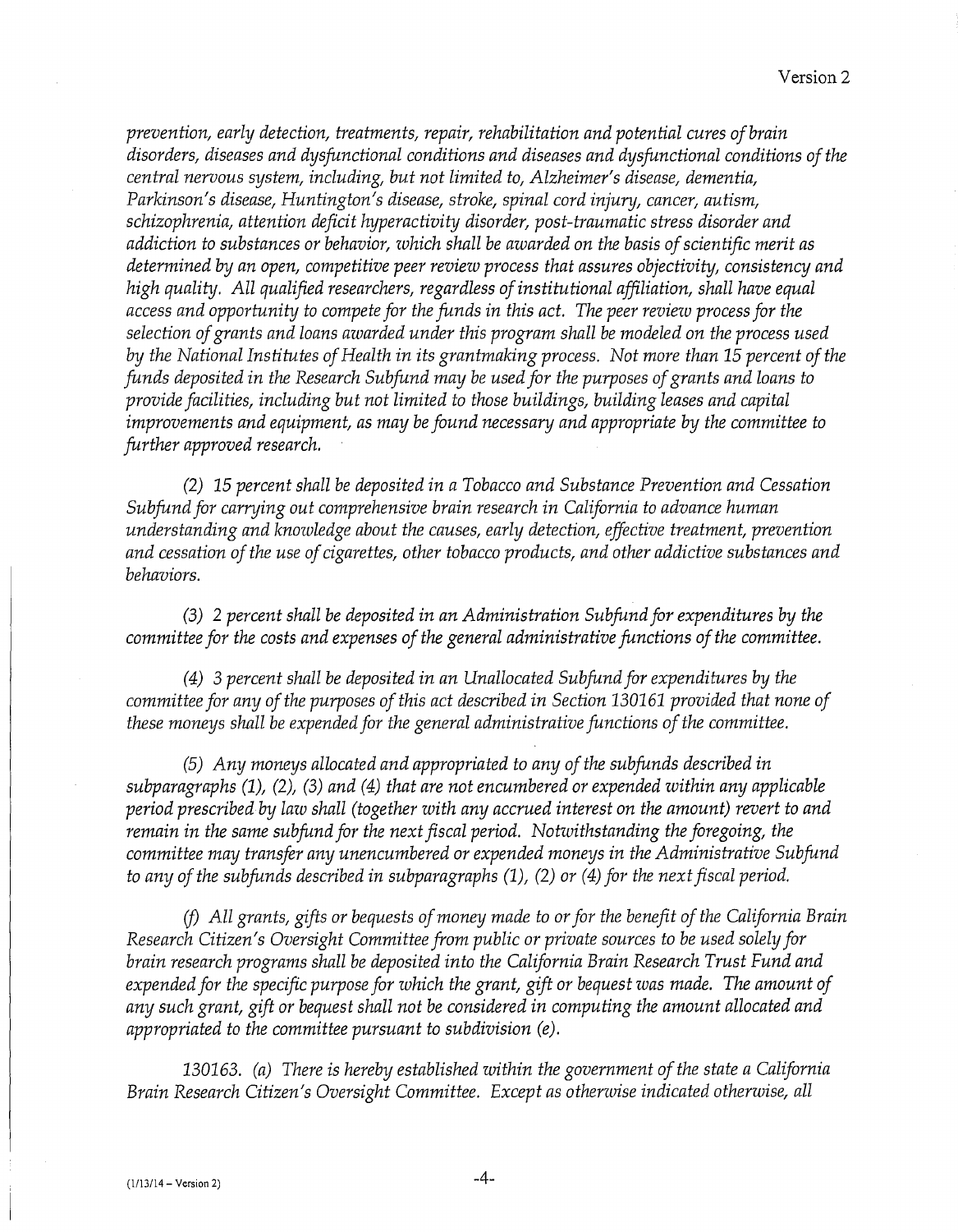*references in this act to the "committee" are to the California Brain Research Citizen's Oversight Committee. The committee shall consist of eleven voting members, appointed as follows:* 

*(1) Four members appointed by the Governor.* 

*(A) The terms of office for two of the initially appointed members, as designated by the Governor, shall commence on the effective date of this act and continue for 4 years after the effective date of this act; the terms of office for the other two initially appointed members shall commence on the effective date of this act and continue for* 2 *years after the effective date of this act. Thereafter, all appointments shall be for 4-year terms.* 

*(B) No person who is required to register as a lobbyist under the provisions of any law of the United States, the State of California or any local government is eligible for appointment. An appointed member of the committee who registers with any governmental entity as a lobbyist is deemed to have resigned from the committee and his or her office is deemed vacant as of the date of registration as a lobbyist.* 

*(C) Except for vacancies that occur as set forth in paragraph 1(B), such appointed members shall continue to serve until their replacement is selected. If a vacancy occurs within a term, the Governor shall appoint a replacement member to serve the remainder of the term within* 30 *days of the date of the vacancy.* 

*(D) Members appointed by the Governor shall receive one hundred dollars (\$100) per day for each day occupied with attendance at public meetings of the committee and reimbursement for their usual and ordinary expenses, as provided by the general law.* 

*(2) The president of the University of California. The president shall not be compensated for his or her service on the committee. The president may designate a person to attend meetings of the committee in his or her place, so long as that person is employed in the office of the president.* 

*(3) The chancellors of the University of California at San Francisco, Berkeley, Davis, San Diego, Los Angeles and Irvine. The chancellors shall not be compensated for their service on the committee. Each chancellor may designate a person to attend meetings of the committee in his or her place, so long as that person is employed at his or her respective campus and that employment provides background or experience in neurotechnological, biomedical, epidemiological, behavioral, health services, and other research regarding brain disorders, diseases and dysfunctional conditions.* 

*(b) The members of the committee, by majority vote, shall annually select one of their number to serve as chair of the committee and preside over its meetings and perform any other duties as may be delegated by the committee.* 

*(c) Actions of the committee may be taken only by a majority vote of a quorum of the committee.*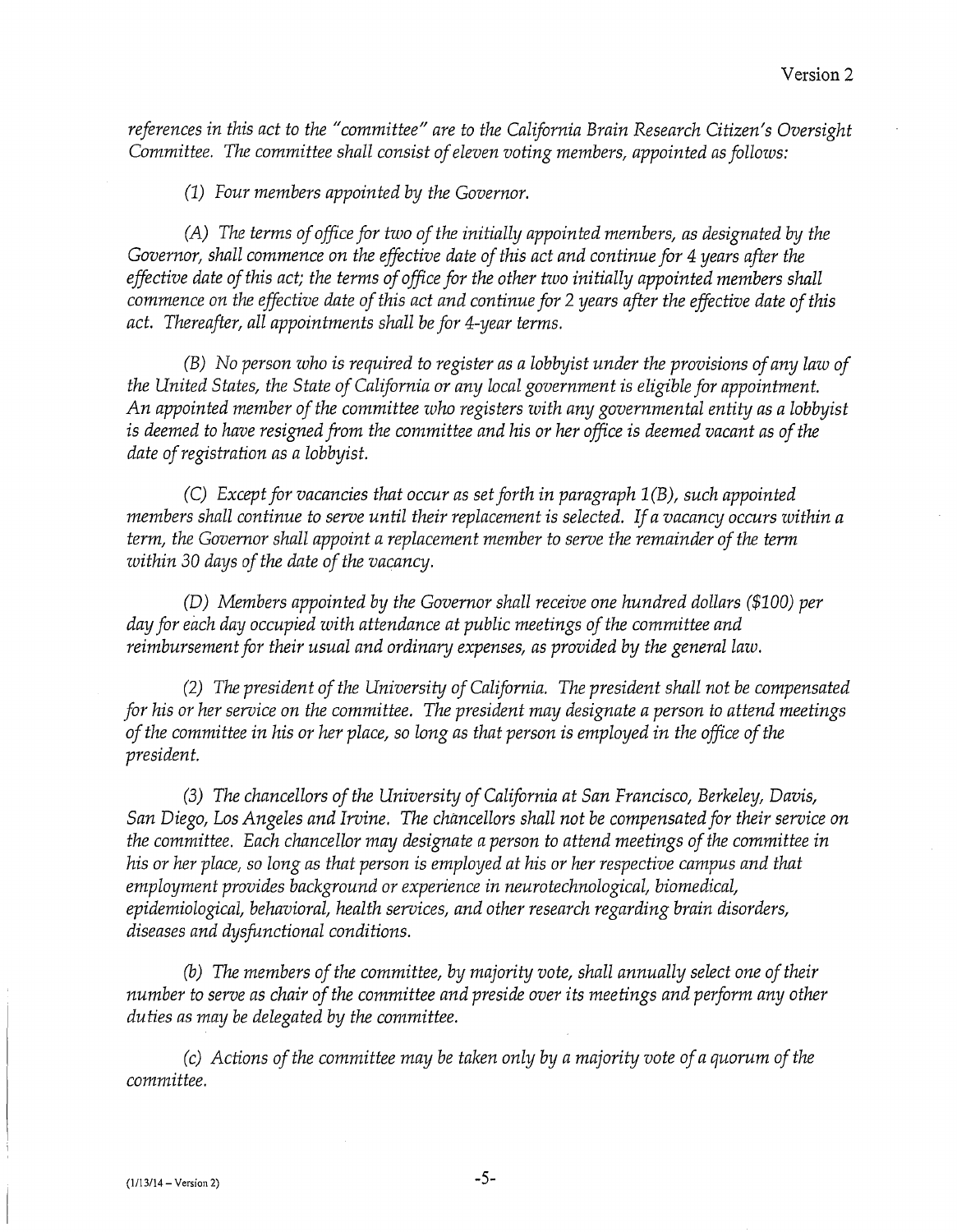*(d) The committee is vested with the power and authority to do all of the following:* 

*(1) Oversee the operations of the California Brain Research Trust Fund and its subfunds and subaccounts and to act as trustee of the trust funds created by this act.* 

*(2) Appoint a chief executive officer. The chief executive officer shall have the power to appoint as employees as are necessary for the administration of the fund and the performance of those duties imposed upon the committee by law, except that, notwithstanding any other provision of law, no officer or employee of the committee shall be an officer, employee, director, independent contractors, or grant recipient of any company or business engaged in the manufacture, marketing, distribution or sale of cigarettes or tobacco products, or have received any grants or payments for services of any kinds from any such company or business during the past two years.* 

*(3) Establish subfunds and subaccounts with the California Brain Research Trust Fund and apportion moneys in the fund into those subfunds and subaccounts, as is found necessary and appropriate for administration of this act.* 

*( 4) Establish a process for soliciting, reviewing, and awarding grants and loans for research, facilities and patient treatment.* 

*(5) Establish and appoint committees and advisory bodies as it deems necessary and appropriate to carry out its duties.* 

*(6) Develop annual and long-term strategic research and financial plans for the fund, including an annual budget for administration of this act.* 

*(7) Make final decisions on the award of loans and grants, and to revoke or rescind loans and grants that do not conform to approved research standards.* 

*(8) Employ auditors to prepare an annualfinancial audit of the fund's operations.* 

*(9) Issue, at least annually, public reports on the activities of the committee and the fund.* 

*(10) Establish policies regarding intellectual property rights arising from research funded by the committee, which shall be consistent with those implemented by the University of California.* 

*(11) Establish rules and guidelines for the operation of the fund and its employees.* 

*(12) Periodically review the income and expenditures of the fund.* 

*act. (13) Reimburse the State Board of Equalization for the cost of services required by this*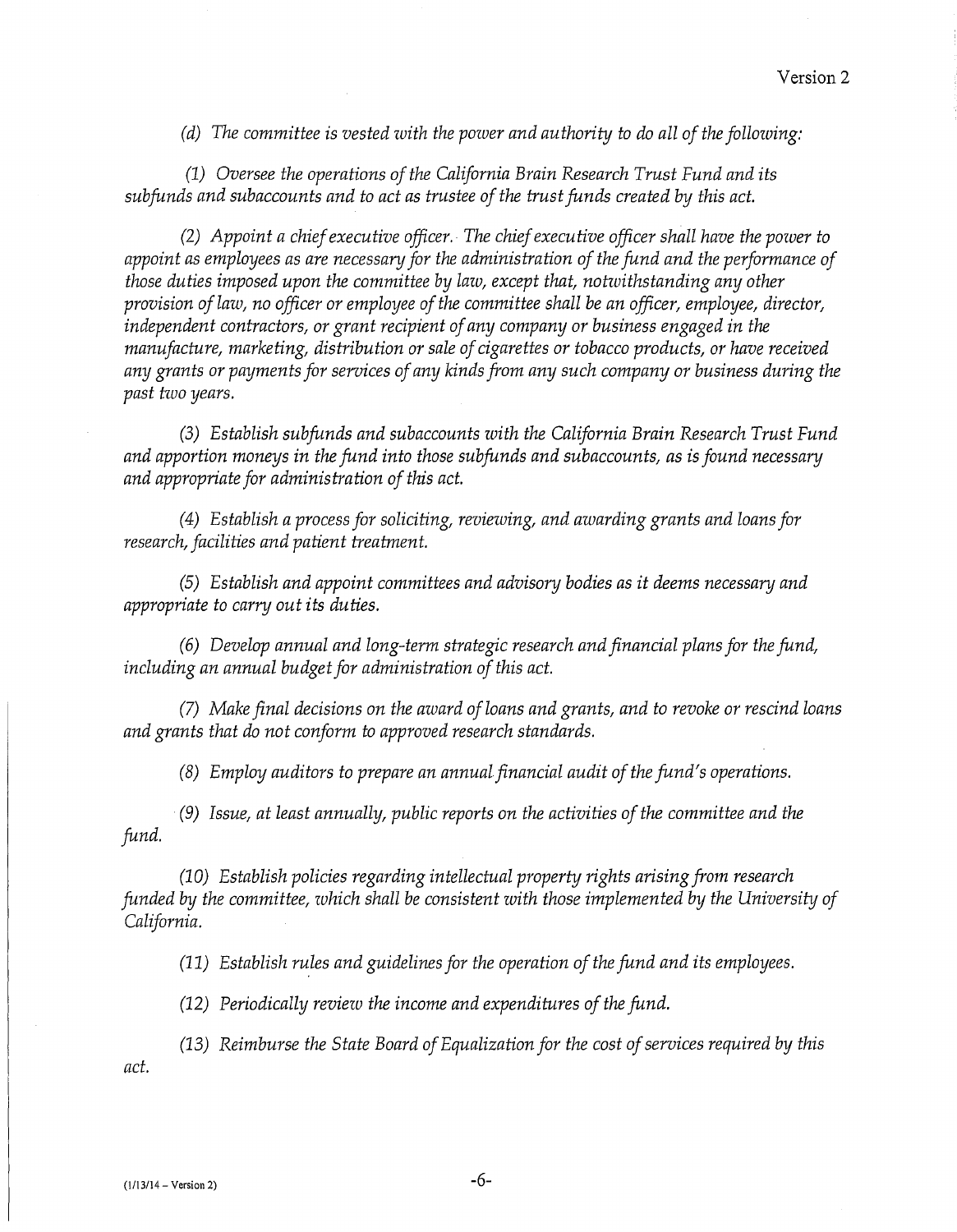*(14) Pursuant to Section 19990 of the Government Code, adopt rules governing the application of this paragraph, including a provision to provide notice of its requirements to all officers and employees.* 

*The following activities are inconsistent, incompatible or in conflict with the duties of members of the committee or its officers or employees:* 

*(A) Using the prestige or influence of the state or the committee for the officer's or employee's private gain or advantage or the private gain of another.* 

*(B) Using state time, facilities, equipment, or supplies for private gain or advantage.* 

*(C) Using, or having access to, confidential information available by virtue of state employment for private gain or advantage or providing confidential information to persons to whom issuance of this information has not been authorized.* 

*(D) Receiving or accepting money or any other consideration from anyone other than the state for the performance of his or her duties as a state officer or employee.* 

*(E) Performance of an act in other than his or her capacity as a state officer or employee knowing that the act may later be subject, directly or indirectly to the controt inspection, review, audit, or enforcement by the officer or employee.* 

*(F) Receiving or accepting, directly or indirectly, any gift, including money, or any service, gratuity, favor, entertainment, hospitality, loan, or any other thing of value from anyone who is doing or is seeking to do business of any kind with the officer's or employee's appointing authority or whose activities are regulated or controlled by the appointing authority under circumstances from which it reasonably could be substantiated that the gift was intended to influence the officer or employee in his or her official duties or was intended as a reward for any official actions performed by the officer or employee.* 

*(G) Subject to any other laws, rules, or regulations as pertain thereto, not devoting his or her full time, attention, and efforts to his or her state office or employment during his or her hours of duty as a state officer or employee.* 

*(15) Adopt, amend, and rescind rules and regulations to carry out the purposes and provisions of this article, and to govern the procedures of the committee, in accordance with the provisions of the Administrative Procedure Act, Article 6 (commencing with Section 11340) of Chapter 3.5 of Part 1 of Division* 3 *of Title* 2 *of the Government Code.* 

*(16) Perform all other acts necessary or appropriate in the exercise of its power, authority, and jurisdiction.*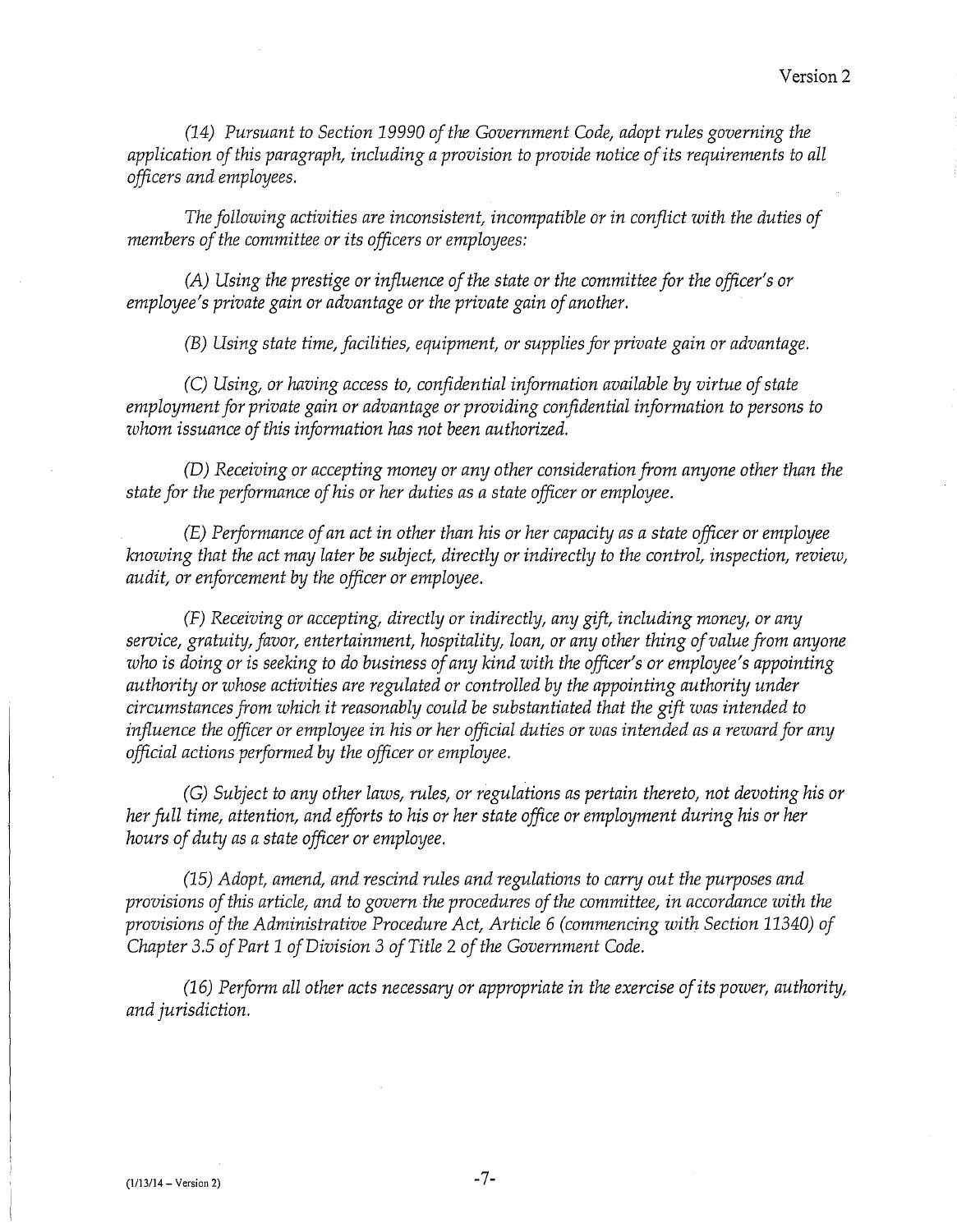*130164. Public Meetings.* 

*(a) The committee shall hold at least two public meetings per year, one of which will be designated as the committee's annual meeting. The committee may hold additional meetings as it determines are necessary or appropriate.* 

(b) *The Bagley-Keene Open Meeting Act, Article 9 (commencing with Section 11120) of Chapter 1 of Part 1 of Division* 3 *of Title* 2 *of the Government Code, shall apply to all meetings of the committee, except as otherwise provided in this section. The committee shall award all grants, loans and contracts in public meetings and shall adopt all governance, scientific, medical and regulatory standards in public meetings.* 

*(c) The committee may conduct closed sessions as permitted by the Bagley-Keene Open Meeting Act, under Section 11126 of the Government Code. In addition, the committee may conduct closed sessions when it meets to consider or discuss:* 

(1) *Matters involving information relating to patients or medical subjects, the disclosure of which would constitute an unwarranted invasion of personal privacy.* 

*(2) Matters involving confidential intellectual property, work product or business information, whether patentable or not, including, but not limited to, any formula, plan, pattern, process, tool, mechanism, compound, procedure, production data, or compilation of information, which is not patented, which is known only to certain individuals who are using it to fabricate, produce, or compound an article of trade or a service having commercial value and which gives its user an opportunity to obtain a business advantage over competitors who do not know it or use it.* 

*(3) Matters involving prepublication, confidential scientific research or data.* 

*(4) Matters relating to peer review of applications for grants and loans. Final decisions of the committee on applications for grants and loans shall only be taken in open session.* 

*(5) Matters concerning the appointment, employment, performance, compensation, or dismissal of committee officers and employees. Action on compensation of the committee's officers and employees shall only be taken in open session.* 

*(d) The meeting required by subdivision* (b) *shall be deemed to be a special meeting for the purposes of Section 11125.4 of the Government Code.* 

*130165. Public Records.* 

*(a) The California Public Records Act, Article 1 (commencing with Section 6250) of Chapter 3.5 of Division* 7 *ofTitle 1 of the Government Code, shall apply to all records of the committee, except as otherwise provided in this section.*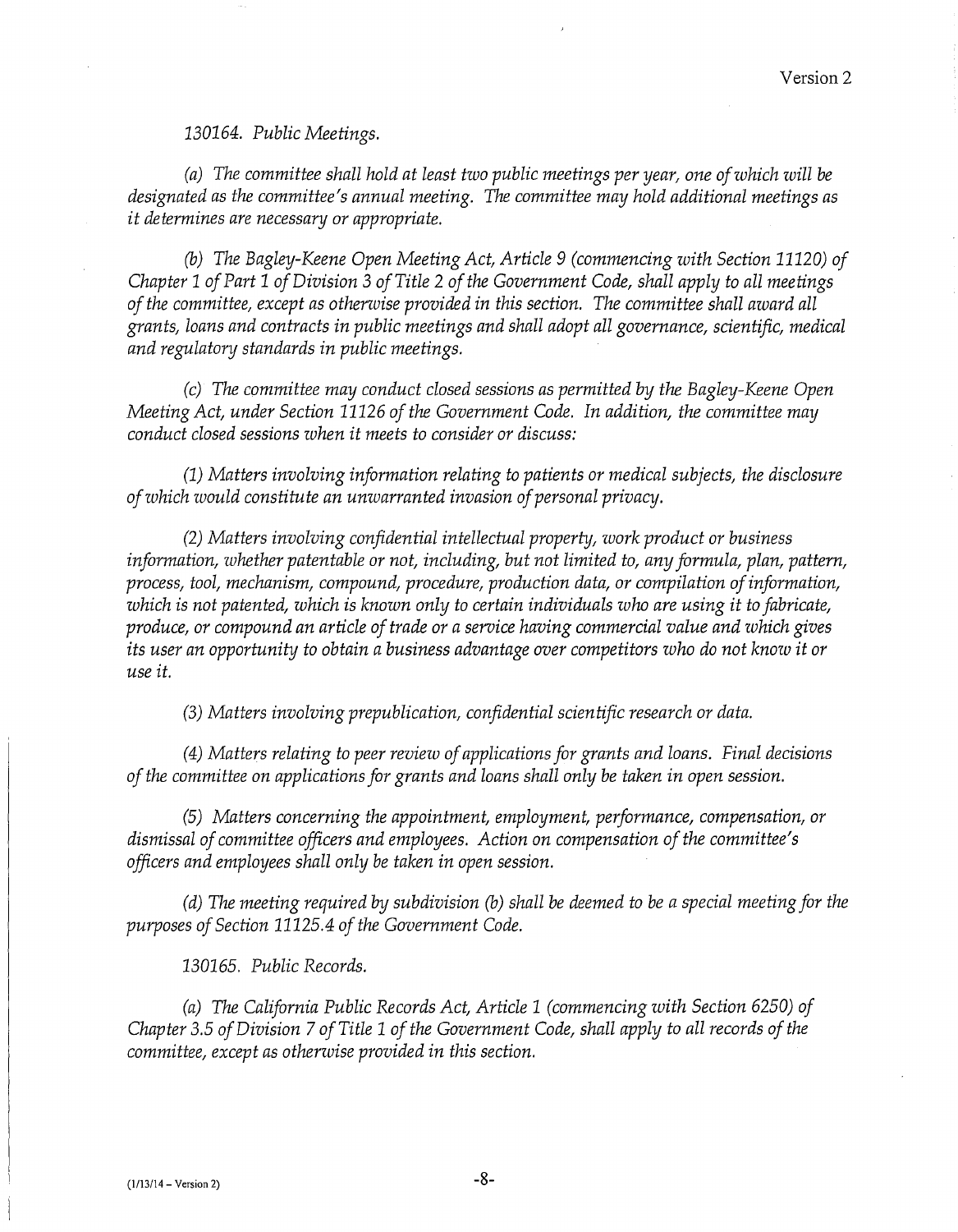*(b) Nothing in this section shall be construed to require disclosure of any records that are any of the following:* 

. *(1) Personnel\_ medical, or similar files, the disclosure of which would constitute an unwarranted invasion of personal privacy.* 

*(2) Records containing or reflecting confidential intellectual property, work product or business information, whether patentable or not, including, but not limited to, any formula, plan, pattern, process, tool, mechanism, compound, procedure, production data, or compilation of information, which is not patented, which is known only to certain individuals who are using it to fabricate, produce, or compound an article of trade or a service having commercial value and which gives its user an opportunity to obtain a business advantage over competitors who do not know it or use it.* 

*(3) Prepublication scientific working papers or research data.* 

*( 4) Records relating to peer review of applications for grants and loans.* 

130166. *Competitive Bidding.* 

*(a) The committee shall, except as otherwise provided in this section, be governed by the competitive bidding requirements applicable to the University of California, as set forth in Article 1 (commencing with Section 10500) of Chapter* 2.1 *of Part* 2 *of Division* 2 *of the Public Contract Code.* 

(b) *For all contracts, the committee shall follow the procedures required of the Regents by Article 1 (commencing with Section 10500) of Chapter* 2.1 *of Part* 2 *of Division* 2 *of the Public Contract Code with respect to contracts let by the University of California.* 

*(c) The requirements of this section shall not be applicable to grants or loans approved by the committee.* 

*(d) Except as provided in this section, the Public Contract Code shall not apply to contracts let by the committee.* 

130167. *Conflicts of Interest.* 

*(a) The Political Reform Act, Title 9 (commencing with Section 81000) of the Government Code, shall apply to the committee, except as provided in this section and in subdivision (e) of Section 125290.50.* 

*(1) No member of the committee appointed by the Governor shall make, participate in making, or in any way attempt to use his or her official position to influence a decision to approve or award a grant, loan, or contract that financially benefits such member or his or her employer or that directly relates to services to be provided by such member or his or her*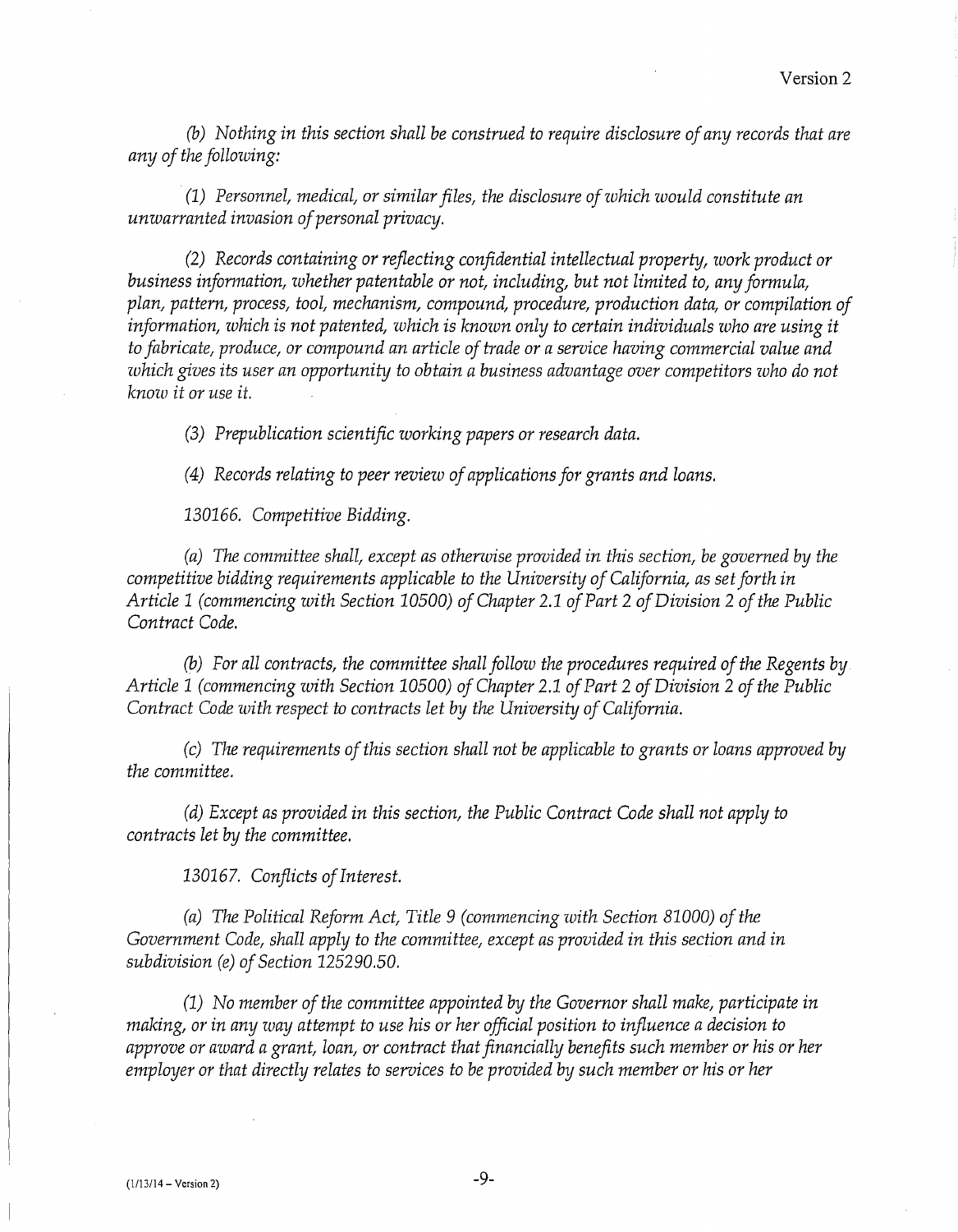*employer, but such a member may participate in a decision to approve or award a grant, loan, or contract to a nonprofit entity in the same field as his or her employer.* 

*(2) No member of the committee who is a member of the administration of any system of the University of California shall make, participate in making, or in any way attempt to use his or her official position to influence a decision to approve or award a grant, loan, or contract that financially benefits such member or that directly relates to services to be provided by such member, but such a member may participate in a decision to approve or award a grant, loan, or contract for the provision of services by other employees of any system of the University of California.* 

*(3) A member of the committee may participate in a decision to approve or award a grant, loan, or contract to an entity for the purpose of research involving a disease from which a member or his or her immediate family suffers or in which the member has an interest as a representative of a disease advocacy organization.* 

*( 4) The adoption of standards is not a decision subject to this section.* 

(b) *Service as a member of the committee by a member of the administration of any system of the University of California shall not, by itself, be deemed to be inconsistent, incompatible, in conflict with, or inimical to the duties of the committee member as a member of the administration of any system of the University of California and shall not result in the automatic vacation of either such office. Service as a member of the committee by a representative or employee of a disease advocacy organization, a nonprofit academic and research institution, or a life science commercial entity shall not be deemed to be inconsistent, incompatible, in conflict with, or inimical to the duties of the committee member as a representative or employee of that organization, institution, or entity.* 

*(c) Section 1090 of the Government Code shall not apply to any grant, loan, or contract made by the committee except where both of the following conditions are met:* 

*(1) The grant, loan, or contract financially benefits a member of the committee, directly relates to services to be provided by a member or, in the case of members appointed by the Governor, financially benefits the entity the member represents.* 

*(2) The member fails to recuse himself or herself from making, participating in making, or in any way attempting to use his or her official position to influence a decision on the grant loan or contract.* 

*130168. The committee shall establish standards that require that all grants and loan awards be subject to intellectual property agreements that balance the opportunity of the State of California to benefit from the patents, royalties, and licenses that result from basic research, therapy development, and clinical trials with the need to assure that essential medical research is not unreasonably hindered by the intellectual property agreements.*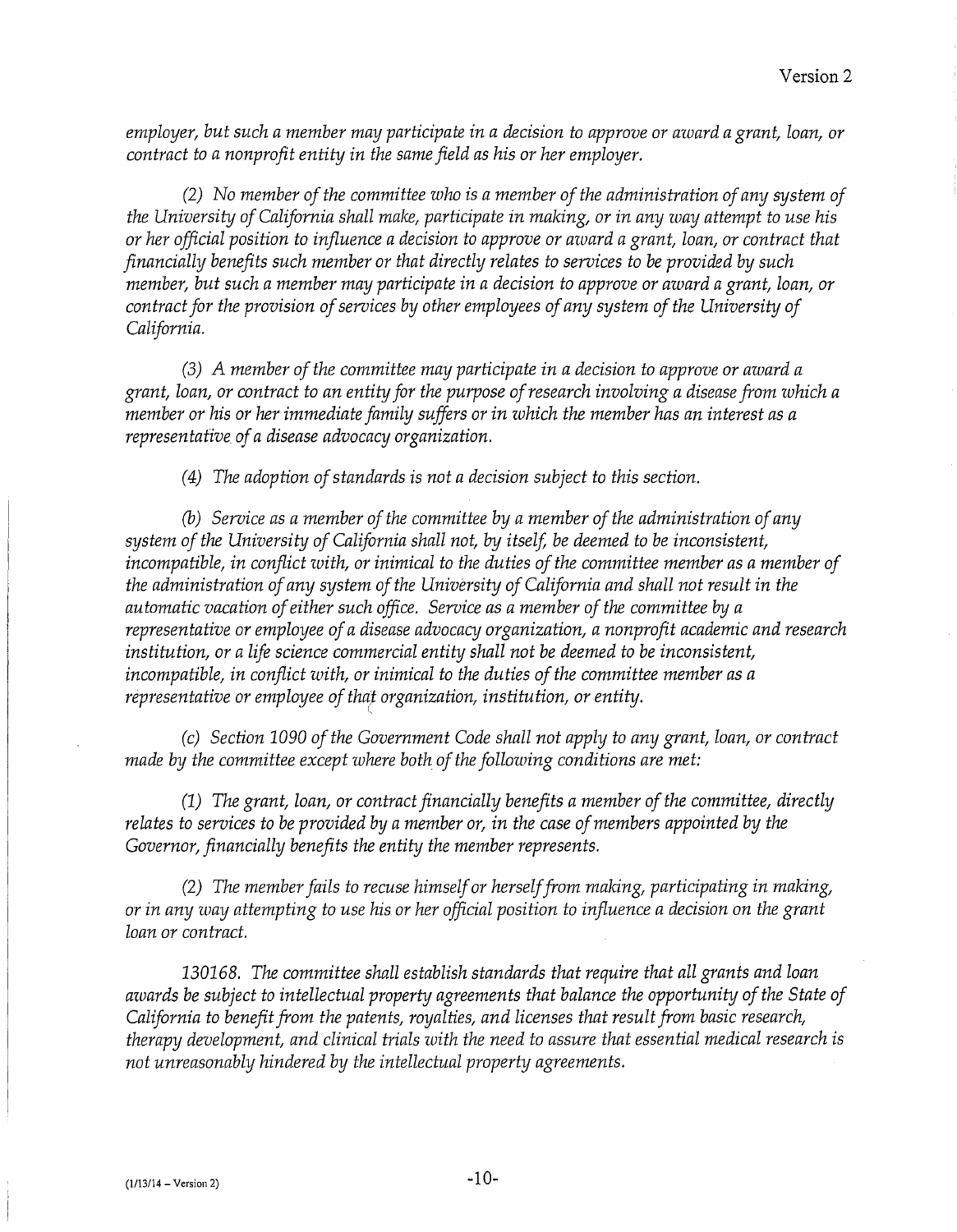*130169. The committee shall establish standards to ensure that grantees purchase goods and services from California suppliers to the extent reasonably possible, in a good faith effort to achieve a goal of more than 50 percent of such purchases from California suppliers.* 

*130170. Public and Financial Accountability Standards.* 

*(a) The committee shall issue an annual report to the public which sets forth its activities, grants awarded and in progress, research accomplishments, and future program directions. Each annual report shall include, but not be limited to, the following: the number and dollar amounts of research, facilities and treatment grants; the administrative expenses of the committee, the fund, and the State Board of Equalization; a summary of research findings, including promising new research areas; an assessment of the relationship between the committee's grants and the overall strategy of its research programs; and a report of the committee's strategic research and financial plans.* 

(b) *The committee shall annually commission an independent financial audit of its activities from a certified public accounting firm, which shall be provided to the State Controller, who shall review the audit and annually issue a public report of that review.* 

*(c) There shall be a Citizen's Financial Accountability Oversight Committee chaired by the State Controller. This committee shall review the annual financial audit, the State Controller's report and evaluation of that audit, and the financial practices of the committee. The State Controller, the State Treasurer, the President pro Tempore of the Senate, the Speaker of the Assembly, and the chairperson of the California Brain Research Citizen's Oversight Committee shall each appoint a public member of the committee. Committee members shall have medical backgrounds and knowledge of relevant financial matters. The committee shall provide recommendations on the committee's financial practices and performance. The State Controller shall provide staff support. The committee shall hold a public meeting, with appropriate notice, and with a formal public comment period. The committee shall evaluate public comments and include appropriate summaries in its annual report. The California Brain Research Citizen's Oversight Committee shall provide funds for the per diem expenses of the committee members and for publication of the annual report.* 

**SECTION 5.** Article 4 (commencing with Section 30132) is added to Chapter 2 of Part 13 of Division 2 of the Revenue and Taxation Code to read as follows:

*Article 4. California Brain Research Trust Fund Account* 

30132. *Notwithstanding Section* 30122, *the California Brain Research Trust Fund is hereby created in the State Treasury for the exclusive purpose of funding those provisions of the California Brain Research and Tobacco Tax Act of 2014 that are set forth in Division 108.5 (commencing with Section 130160) of the Health and Safety Code.* 

30132.1. *The following definitions apply for purposes of this article:* 

*(a) "Cigarette" has the same meaning as in Section* 30003, *as it read on January* 1, 2013.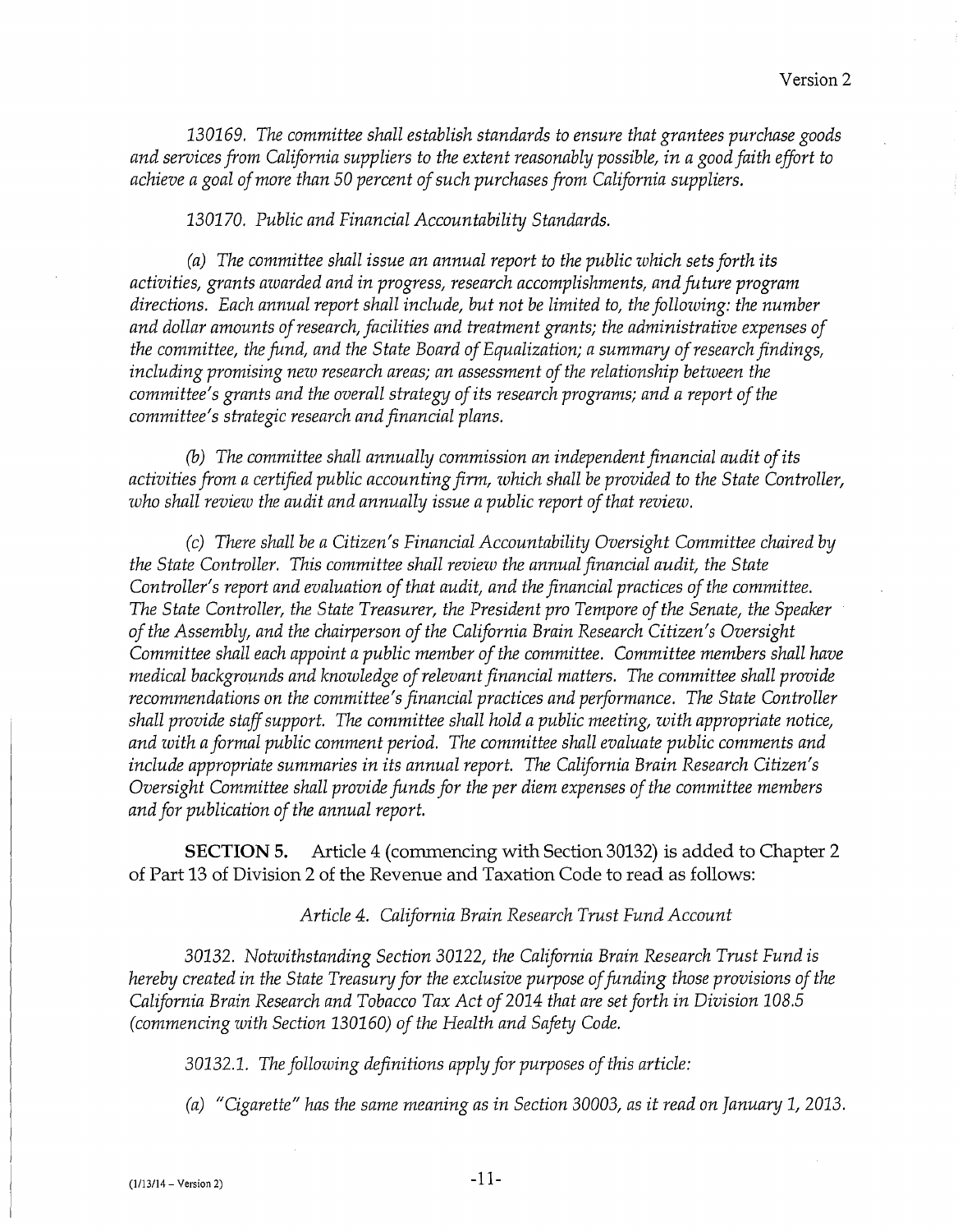*(b) "Tobacco products" includes, but is not limited to, all forms of cigars, smoking tobacco, chewing tobacco, snuff, and any other articles or products made of, or containing at least 50 percent tobacco, but does not include cigarettes.* 

30132.2. *(a) In addition to any other tax imposed upon the distribution of cigarettes by Article* 1 *(commencing with Section 30101), Article* 2 *(commencing with Section 30121), Article* 3 *(commencing with Section 30131), and any other taxes under this part, there shall be imposed an additional surtax upon every distributor of cigarettes at the rate of 50 mils (\$0.050) for each cigarette distributed.* 

*(b)(1) In addition to any other tax imposed under this part, every dealer and wholesaler, for the privilege of holding or storing cigarettes for sale, use, or consumption, shall pay a floor stock tax for each cigarette in his or her possession or under his or her control in this state at 12:01 a.m. on the first day of the first calendar quarter commencing more than* 90 *days after the effective date of this section at the rate of 50 mils (\$0.050) for each cigarette.* 

*(2) Every dealer and wholesaler shall file a return with the State Board of Equalization, on or before the first day of the first calendar quarter commencing more than 180 days after the effective date of this section, on a form prescribed by the board, showing the number of cigarettes in his or her possession or under his or her control at 12:01 a.m. on the first day of the first calendar quarter commencing more than* 90 *days after the effective date of this section. The amount of tax shall be computed and shown on the return.* 

30132.3. *Notwithstanding any other provision of law, the tax created by the California Brain Research and Tobacco Tax Act of 2014 and the revenue derived therefrom, including investment interest, shall be considered trust funds, to be expended solely for the purposes set forth in the act and shall not be considered to be part of the General Fund, as that term is used in Chapter* 1 *(commencing with Section 16300) of Part* 2 *of Division 4 of Title* 2 *of the Government Code, and shall not be considered General Fund revenue for purposes of Section 8 of Article XVI of the California Constitution, and its implementing statutes.* 

30132.4. *(a)* The State Board of Equalization shall determine within one year of the *operative date of this article, and annually thereafter, the effect that the additional tax imposed on cigarettes by this article, and the resulting increase in the tax on tobacco products required by subdivision (b) of Section* 30123, *have on the consumption of cigarettes and tobacco products in this state. To the extent that a decrease in consumption is determined by the State Board of Equalization to be a direct result of the additional tax imposed by this article, or the resulting increase in the tax on tobacco products required by subdivision (b) of Section 30123, the State Board of Equalization shall determine the fiscal effect the decrease in consumption has on the Cigarette and Tobacco Products Surtax Fund created by Section* 30122 *(Proposition 99 as approved by the voters at the November 8, 1988 statewide general election), the Breast Cancer Fund created by Section* 30461.6, *the California Children and Families Trust Fund created by Section* 30131 *(Proposition* 10 *as approved by the voters at the November* 3, *1998 statewide general election), and the portion of the General Fund created by Section* 30101.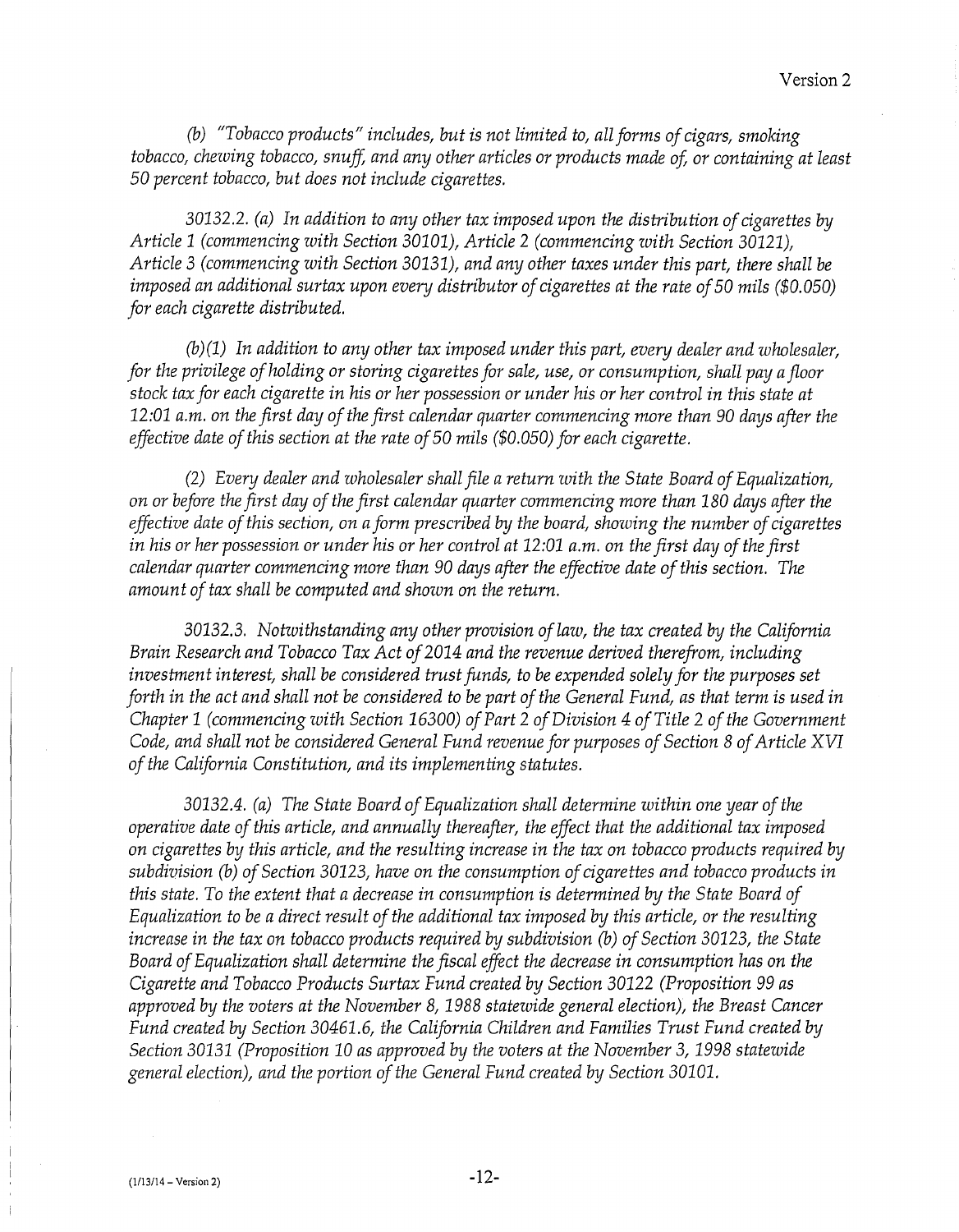(b) *The Controller shall transfer funds from the California Brain Research Trust Fund to the Cigarette and Tobacco Products Surtax Fund, the Breast Cancer Fund, the California Children and Families Trust Fund, and the General Fund, to offset the revenue decrease directly resulting from imposition of additional taxes by this article. Such transfers shall occur, and at such times, as determined necessary to further the intent of this subdivision.* 

**SECTION 6. Effective date.** The California Brain Research and Tobacco Tax Act of 2014 and all provisions thereof shall, unless otherwise expressly herein provided, take effect and become operative on the date the Secretary of State certifies the results of the election at which the California Brain Research and Tobacco Tax Act of 2014 was approved.

#### **SECTION 7. Competing, regulatory alternative.**

A. In the event that another measure ("competing measure") appears on the same ballot as the California Brain Research and Tobacco Tax Act of2014 that seeks to adopt or impose provisions or requirements that differ in any regard to, or supplement, the provisions or requirements contained in the California Brain Research and Tobacco Tax Act of 2014, the voters hereby expressly declare their intent that if both the competing measure and the California Brain Research and Tobacco Tax Act of 2014 receive a majority of votes cast, and if the California Brain Research and Tobacco Tax Act of 2014 receives a greater number of votes than the competing measure, the California Brain Research and Tobacco Tax Act of 2014 shall prevail in its entirety over the competing measure without regard to whether specific provisions of each measure directly conflict with each other.

B. In the event that both the competing measure and the California Brain Research and Tobacco Tax Act of 2014 receive a majority of votes cast, and the competing measure receives a greater number of votes than the California Brain Research and Tobacco Tax Act of 2014, the California Brain Research and Tobacco Tax Act of 2014 shall be deemed complementary to the competing measure. To this end, and to the maximum extent permitted by law, the provisions of the California Brain Research and Tobacco Tax Act of 2014 shall be fully adopted except to the extent that specific provisions contained in each measure are deemed to be in direct conflict with each other on a "provision-by-provision" basis pursuant to *Yoshisato v. Superior Court*  (1992) 2 Cal.4th 978.

**SECTION 8. Further implementation.** The Legislature shall pass all laws necessary to carry out the provisions of the California Brain Research and Tobacco Tax Act of 2014.

**SECTION 9. Amendment.** The California Brain Research and Tobacco Tax Act of 2014 may be amended only by a vote of two-thirds of the membership of both houses of the Legislature. All amendments to the California Brain Research and